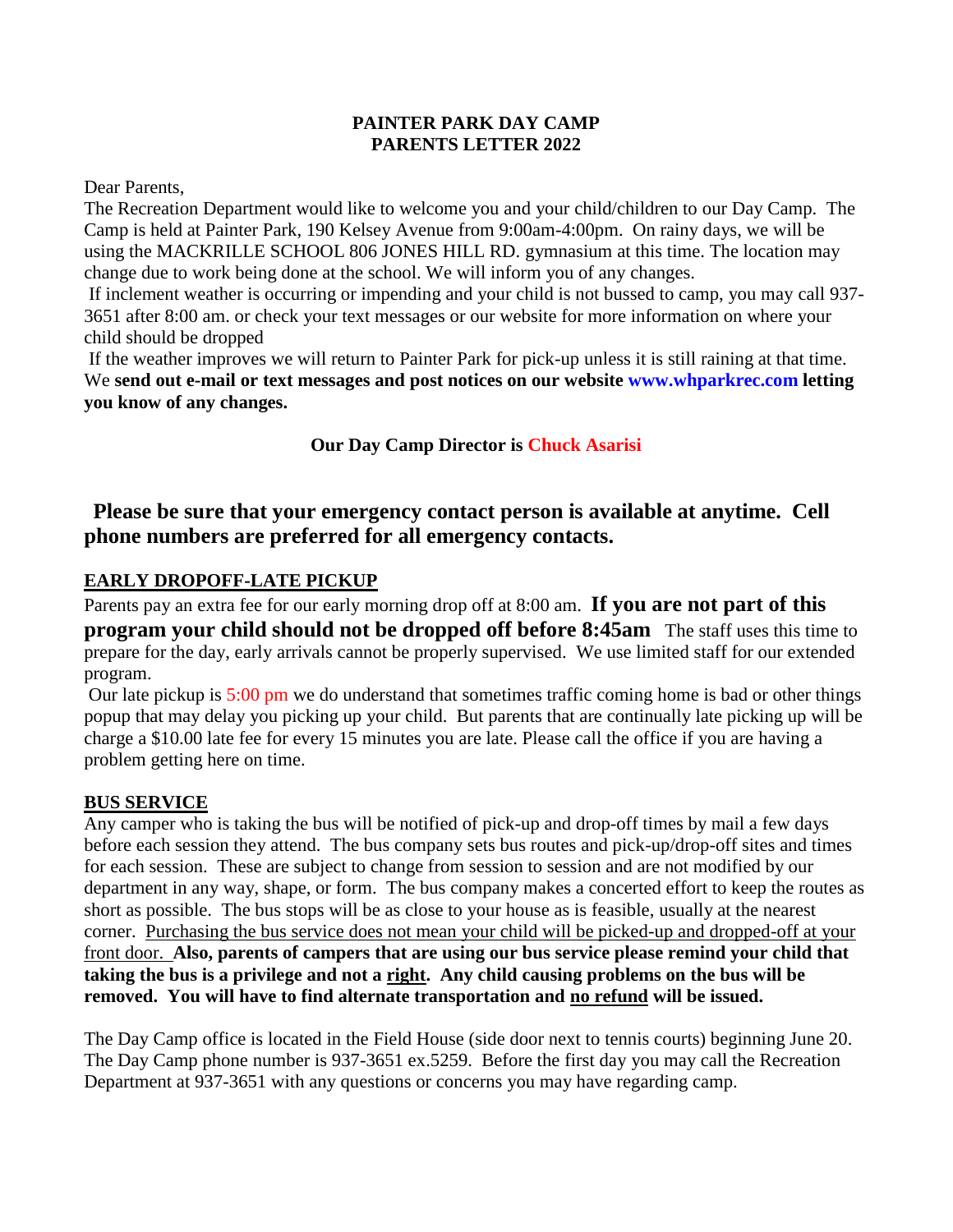#### **DROP OFF and PICKUP:**

When dropping off your child in the morning please use the **Wooden Playground** entrance. Drop your child off at field house located on your right as you come up the hill. **Please do not obstruct the traffic flow.** If you wish to accompany your child or need to speak to someone please find a parking space. Please follow the same procedure when picking up you child.

**For the safety of all the campers, we close all camp entrances during the day. Gates are closed at 9:30am reopened at 3:30p.m.**

*Please be patient while waiting for the gate to open.*

**You may use the main entrance which is located between the soccer and baseball fields between the hours of 9:30am and 3:00pm.** 

### **LUNCH**

 Each day your child must bring a lunch in a paper or nylon lunch bag or lunch box **(clearly marked with their names)** with a drink and a snack. Please pack a drink for your child and/or send a water bottle. Pack a snack separately they will be kept with the child rather than put in the cooler with the lunches.

The day is very long for the children and most children like a snack both in the morning and the afternoon. **Do not send glass containers to camp.**

#### **We do our best to maintain a peanut free program we would appreciate your cooperation with this matter.**

#### **POOL TIME**

Many campers should keep a sweatshirt in their backpacks for overcast, damp, or windy days, especially after swim periods.

The children have supervised swimming periods at the High School pool each day. We test each child on their ability to swim. Children that do not pass our test will be given a life jacket to wear. Please make sure your child brings a bathing suit and towel each day for these activities. (**Tip: Put your family name on towels tag.**) We will also utilize plenty of water activities to keep the campers cool during the hottest weather.

#### **CAMPERS RESPONSIBILITY**

Be sure your child wears **sneakers no sandals** and brings sunscreen. It is important that all belongings are **labeled with first and last names**. There is a lost and found table in the Day Camp Office. We are not responsible for lost or misplaced belongings. **Do not allow your child to bring valuables to camp.** We have a comprehensive camp program with activity filled days. Campers do not need and have no time to use any electronics. **Baseball and all other "Trading" cards including pokemon should also be left home**. Campers only need to bring **money** for special field trips or other activities that you will be notified of through permission slips.

#### **WE WILL NOT BE RESPONSIBLE FOR ANY LOST VALUABLES**

The children are grouped by age with each group of 8-12 campers supervised by a college student counselor and a high school student counselor in training (CIT). It is recommended that you learn the names of your child's counselor, AM CIT, and PM CIT, as well as the child's group number. Campers having special needs are interacted into mainstream groups.